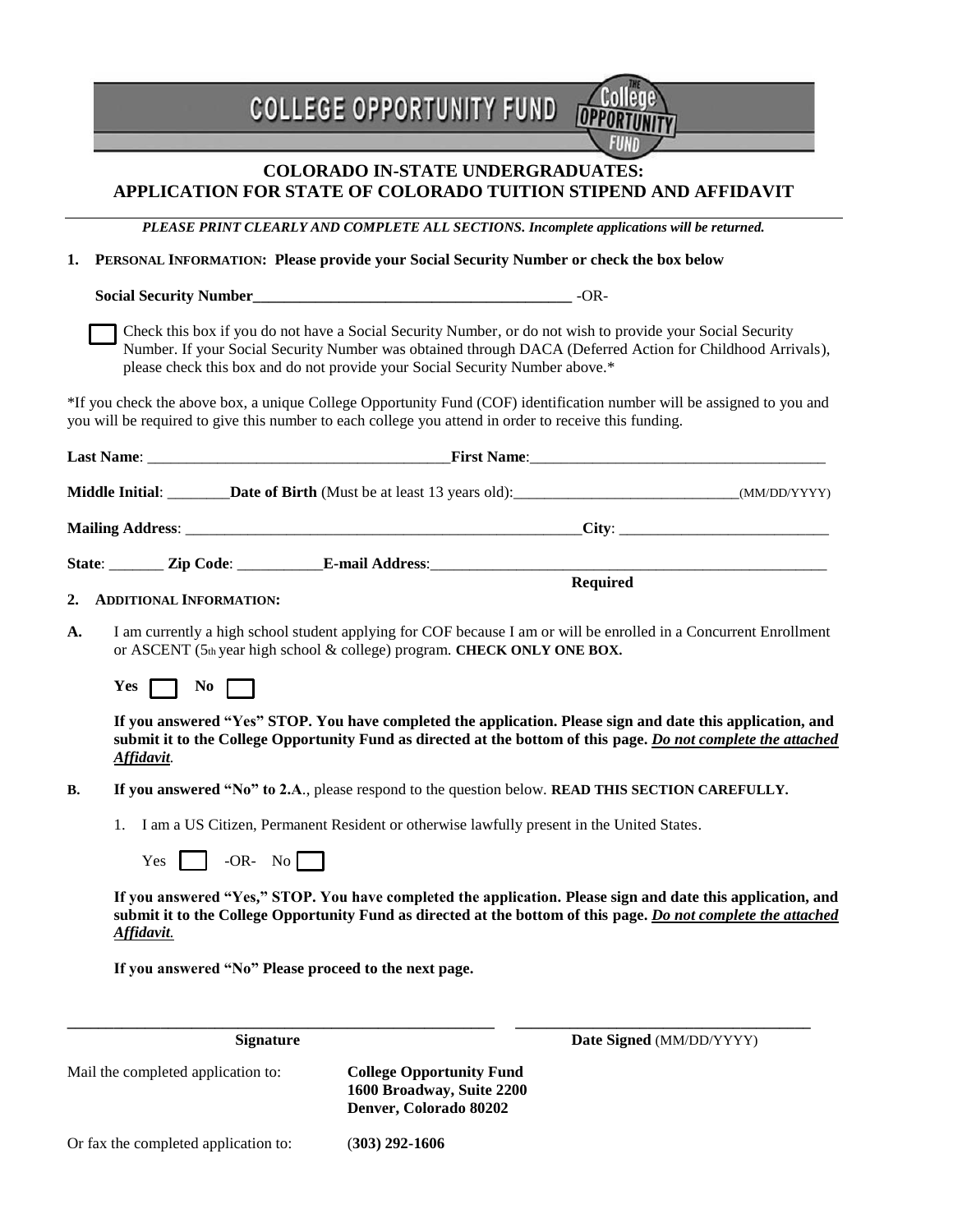- 2. **Please check the "Yes" box, if, as expressly allowed by Colorado State Law**: Yes
	-
	- a. I am seeking in-state tuition **based solely** on attendance at a public or private high school in Colorado for at least three years immediately preceding the date I graduated from a Colorado high school. -**OR-**
	- b. I am seeking in-state tuition **based solely** on attendance at a public or private high school in Colorado for at least three years immediately preceding the date I completed a general equivalency diploma (GED) in Colorado.

**If you checked the box above, please sign and date the application and complete the affidavit below. Please submit the completed application and affidavit to the College Opportunity Fund as directed on this form.**

**\_\_\_\_\_\_\_\_\_\_\_\_\_\_\_\_\_\_\_\_\_\_\_\_\_\_\_\_\_\_\_\_\_\_\_\_\_\_\_\_\_\_\_\_\_\_\_\_\_\_\_\_\_\_\_ \_\_\_\_\_\_\_\_\_\_\_\_\_\_\_\_\_\_\_\_\_\_\_\_\_\_\_\_\_\_\_\_\_\_\_\_\_\_**

**Signature** Date Signed (MM/DD/YYYY)

Mail the completed application and affidavit to: **College Opportunity Fund**

**1600 Broadway, Suite 2200 Denver, Colorado 80202**

Or fax the completed application and affidavit to: (**303) 292-1606** 

**If you are currently enrolled in high school and applying for COF as part of enrollment in a Concurrent Enrollment or ASCENT (5th year high school & college) program, DO NOT FILL OUT THE AFFIDAVIT BELOW.** 

## **AFFIDAVIT**

*(REQUIRED ONLY FOR STUDENTS WITHOUT LAWFUL IMMIGRANT STATUS)*

Individuals seeking in-state tuition based solely on attendance at a public or private high school in Colorado for at least three years immediately preceding the date the student either (1) graduated from a Colorado high school; OR (2) completed a general equivalency diploma (GED) in Colorado, who do not have lawful immigration status, must execute the following Affidavit in order to be considered for in-state tuition pursuant to Colorado Revised Statute 23-7-110:

I hereby swear or affirm under penalty of perjury under the laws of the state of Colorado that:

- I have applied for lawful presence in the United States; OR
- I will apply for lawful presence in the United States as soon as I am able to do so.

I understand that this sworn statement is required by law. I further acknowledge that making a false, fictitious or fraudulent statement or representation in this sworn affidavit may constitute a violation of the criminal laws of Colorado as perjury in the second degree pursuant to Colorado Revised Statute 18-8-503.

| <b>First Name</b>                                                          | MI | <b>Last Name</b>         |
|----------------------------------------------------------------------------|----|--------------------------|
| <b>Signature</b>                                                           |    | Date Signed (MM/DD/YYYY) |
| Complete name of the Colorado high school where you received your diploma. |    |                          |
|                                                                            |    |                          |
| Enter the date you received your diploma from that high school:            |    |                          |
| OR                                                                         |    |                          |
| Institution in Colorado where you received your GED:                       |    |                          |
|                                                                            |    |                          |